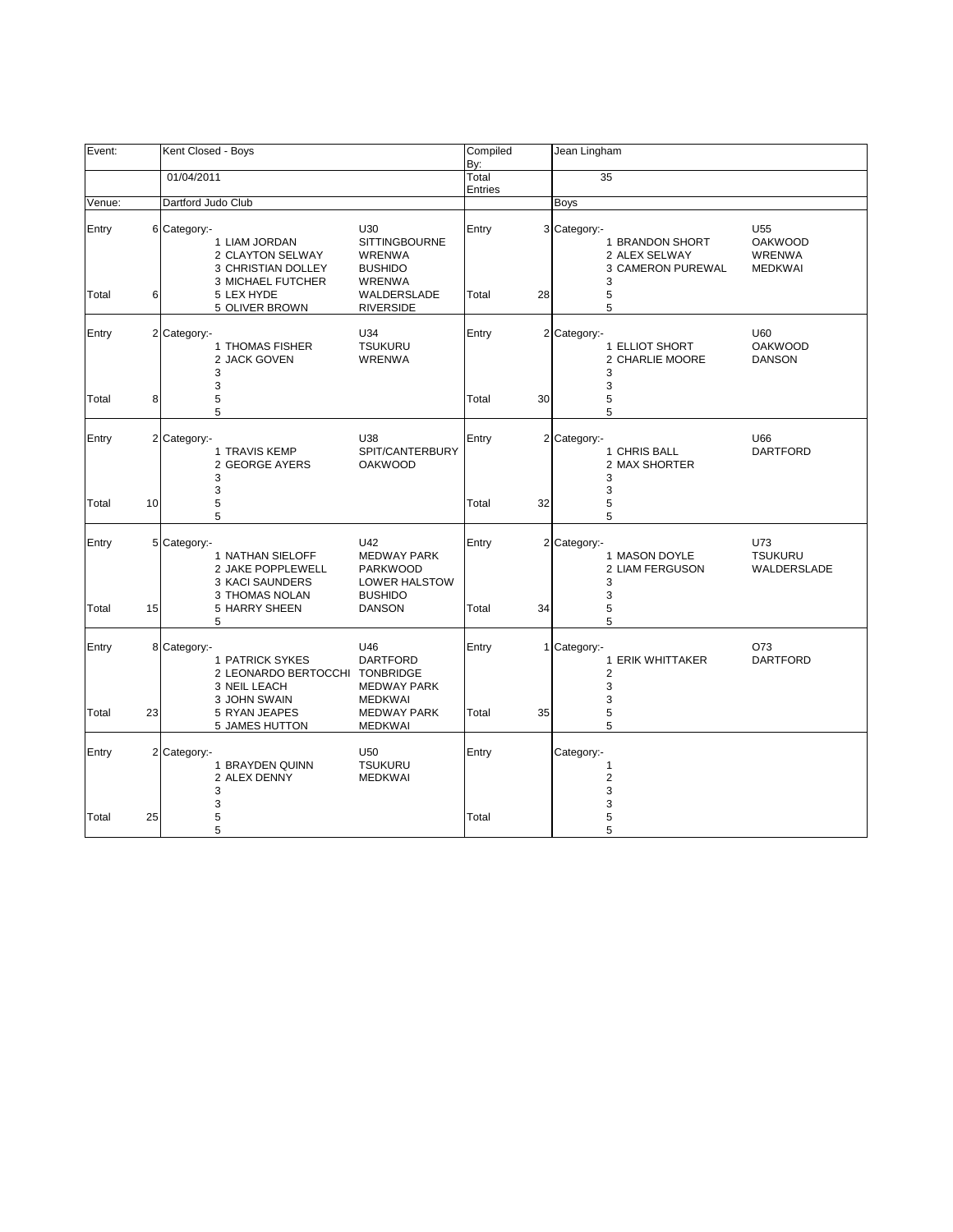| Event:         |    | Kent Closed - Girls |                                                                                                     |                                                                                                   | Compiled<br>By:  |    | Jean Lingham                                                                                       |                                                                            |
|----------------|----|---------------------|-----------------------------------------------------------------------------------------------------|---------------------------------------------------------------------------------------------------|------------------|----|----------------------------------------------------------------------------------------------------|----------------------------------------------------------------------------|
|                |    | 01/04/2011          |                                                                                                     |                                                                                                   | Total<br>Entries |    | 15                                                                                                 |                                                                            |
| Venue:         |    | Darford Judo Club   |                                                                                                     |                                                                                                   |                  |    |                                                                                                    |                                                                            |
| Entry<br>Total |    | 5 Category:-        | 1 JASMINE STRINGER<br>2 JADE O'NEIL<br>3 REBECCA DENNY<br>3 GEORGIA HOWARD<br>5 WILLOW HARRILD<br>5 | U32<br><b>TONBRIDGE</b><br><b>BUSHIDO</b><br><b>MEDKWAI</b><br><b>DARTFORD</b><br><b>PARKWOOD</b> | Entry<br>Total   | 14 | 4 Category:-<br>1 SOPHIE BOYD<br>2 CHRISTINA KELSALL<br>3 REBECCA SWAIN<br>3 ALICIA HYDE<br>5<br>5 | U57<br><b>MEDKWAI</b><br><b>TONBRIDGE</b><br><b>MEDKWAI</b><br>WALDERSLADE |
| Entry<br>Total | 7  | 2 Category:-        | 1 TIA BURTON<br>2 GEORGINA FUCHER<br>3<br>3<br>5<br>5                                               | U36<br><b>ASHFORD</b><br><b>WRENWA</b>                                                            | Entry<br>Total   | 14 | 0 Category:-<br>$\mathbf{1}$<br>$\overline{2}$<br>3<br>3<br>5<br>5                                 | U70                                                                        |
| Entry          |    | 1 Category:-        | 1 SINEAD FERGUSON<br>$\overline{2}$<br>3<br>3                                                       | U40<br>WALDERSLADE                                                                                | Entry            |    | 1 Category:-<br>1 SASANAH MARTIN<br>2<br>3<br>3                                                    | U78<br><b>RIVERSIDE</b>                                                    |
| Total          | 8  |                     | 5<br>5                                                                                              |                                                                                                   | Total            | 15 | 5<br>5                                                                                             |                                                                            |
| Entry          |    | 1 Category:-        | 1 SEPHORA VARATHARASAN<br>$\overline{2}$<br>3                                                       | U44<br><b>DARTFORD</b>                                                                            | Entry            |    | 0 Category:-<br>1<br>$\overline{2}$<br>3                                                           | O78                                                                        |
| Total          | 9  |                     | 3<br>5<br>5                                                                                         |                                                                                                   | Total            | 15 | 3<br>5<br>5                                                                                        |                                                                            |
| Entry          |    | 1 Category:-        | 1 AMELIA TOPPING<br>$\overline{2}$<br>3<br>3                                                        | U48<br><b>WRENWA</b>                                                                              | Entry            |    | Category:-<br>1<br>$\overline{2}$<br>3<br>3                                                        |                                                                            |
| Total          | 10 |                     | 5<br>5                                                                                              |                                                                                                   | Total            |    | 5<br>5                                                                                             |                                                                            |
| Entry          |    | 0 Category:-        | $\mathbf{1}$<br>$\overline{2}$<br>3                                                                 | U <sub>52</sub>                                                                                   | Entry            |    | Category:-<br>$\mathbf{1}$<br>$\overline{2}$<br>3                                                  |                                                                            |
| Total          | 10 |                     | 3<br>5<br>5                                                                                         |                                                                                                   | Total            |    | 3<br>5<br>5                                                                                        |                                                                            |